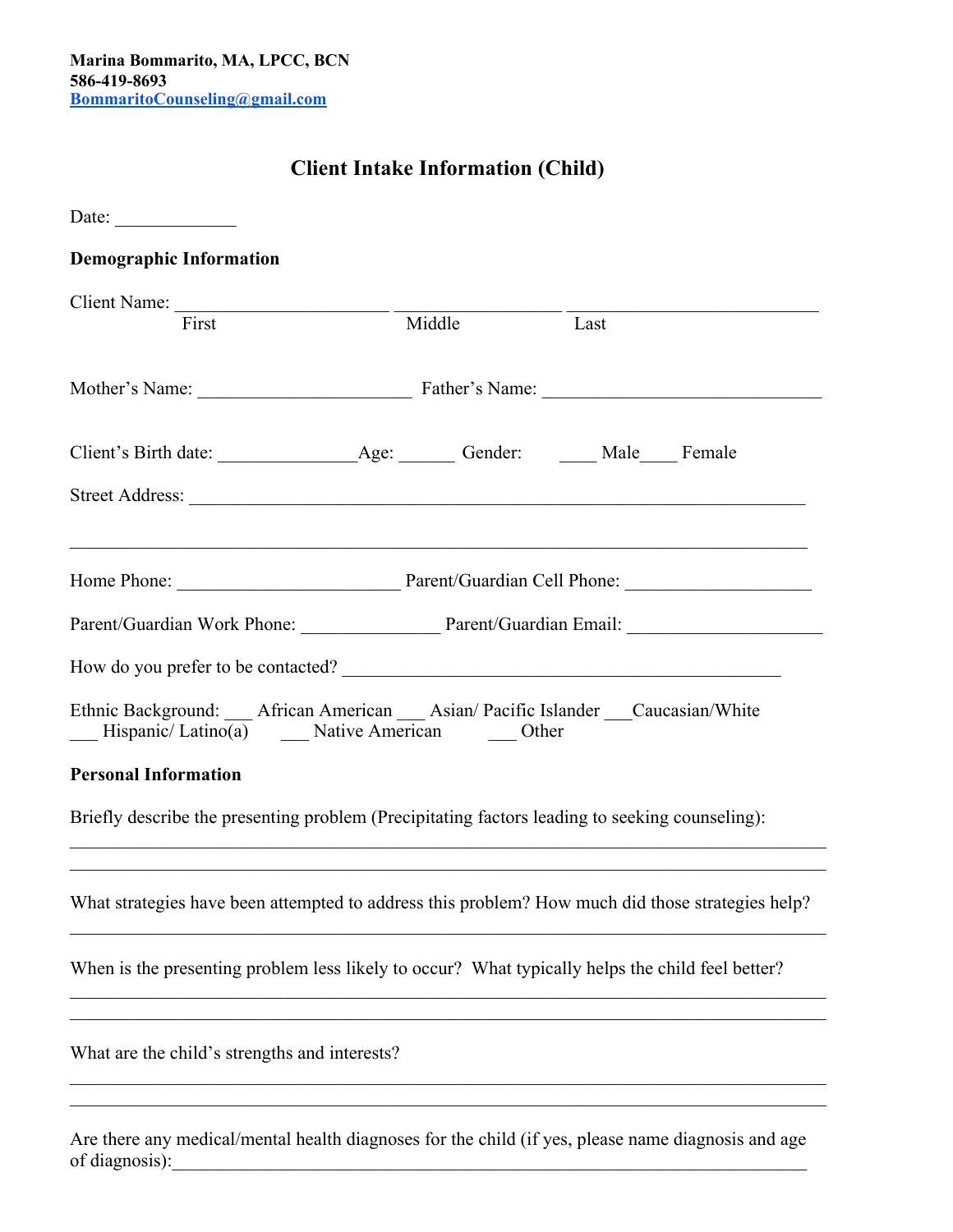|                                                                                                                                                                                                                          | Grade:         |  |  |  |  |
|--------------------------------------------------------------------------------------------------------------------------------------------------------------------------------------------------------------------------|----------------|--|--|--|--|
| Does the client currently have an IEP or 504 Plan? The Yes Theory No (If Yes, please circle which type<br>of plan is currently being used)                                                                               |                |  |  |  |  |
| Please describe any problems your child is having in school (socially, academically, behaviorally,<br>etc.)                                                                                                              |                |  |  |  |  |
| Health:                                                                                                                                                                                                                  |                |  |  |  |  |
| (Date)<br>Medications and Reasons for Medications:                                                                                                                                                                       | Phone $\qquad$ |  |  |  |  |
| Briefly describe the client's medical health, problems, and/or any hospitalizations:                                                                                                                                     |                |  |  |  |  |
| Please describe any significant pregnancy/birth history:                                                                                                                                                                 |                |  |  |  |  |
|                                                                                                                                                                                                                          |                |  |  |  |  |
| Please describe any trouble the client has sleeping.<br>,我们也不能在这里的时候,我们也不能在这里的时候,我们也不能不能不能不能不能不能不能不能不能不能不能不能不能不能。""我们的是我们的,我们也不能不能不能不能不能                                                                                 |                |  |  |  |  |
| a se provincia de la construcción de la construcción de la construcción de la construcción de la construcción<br>Is the client currently under psychiatric care, alcohol, or drug treatment? If yes, give name of doctor |                |  |  |  |  |
| Describe if any, current and past use of alcohol, caffeine and/or smoking _________________________<br><u> 1989 - Johann Stoff, amerikansk politiker (d. 1989)</u>                                                       |                |  |  |  |  |
|                                                                                                                                                                                                                          |                |  |  |  |  |
| <b>Household Status:</b>                                                                                                                                                                                                 |                |  |  |  |  |
| Parental Marital Status: ___ Married ___ Single ___ Separated ___ Divorced ___ Widowed                                                                                                                                   |                |  |  |  |  |
| The client is currently living with:<br>Both Parents Mother Father Guardian(s)                                                                                                                                           |                |  |  |  |  |
| Is the client adopted? ___ Yes __ No                                                                                                                                                                                     |                |  |  |  |  |
|                                                                                                                                                                                                                          |                |  |  |  |  |
|                                                                                                                                                                                                                          |                |  |  |  |  |